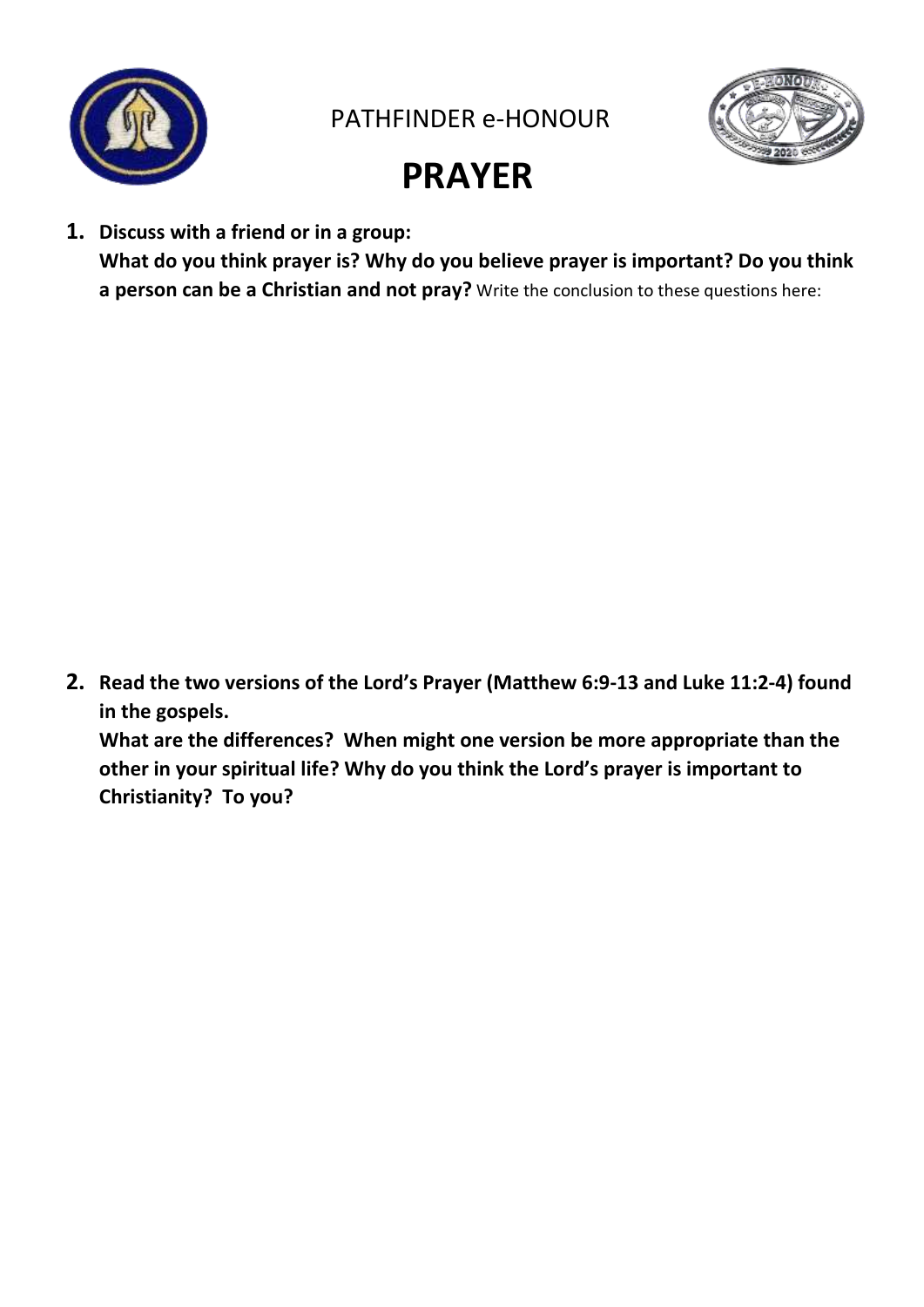- **3. Locate six (6) prayers in the Bible (at least two of Jesus' and two in the Old Testament), then:**
	- **a. Read / listen to each prayer**
	- **b. Discover who prayed, what they prayed for, and why they prayed**
	- **c. Discover the result of each prayer.**

Prayer 1.

Prayer 2.

Prayer 3.

Prayer 4.

Prayer 5.

Prayer 6.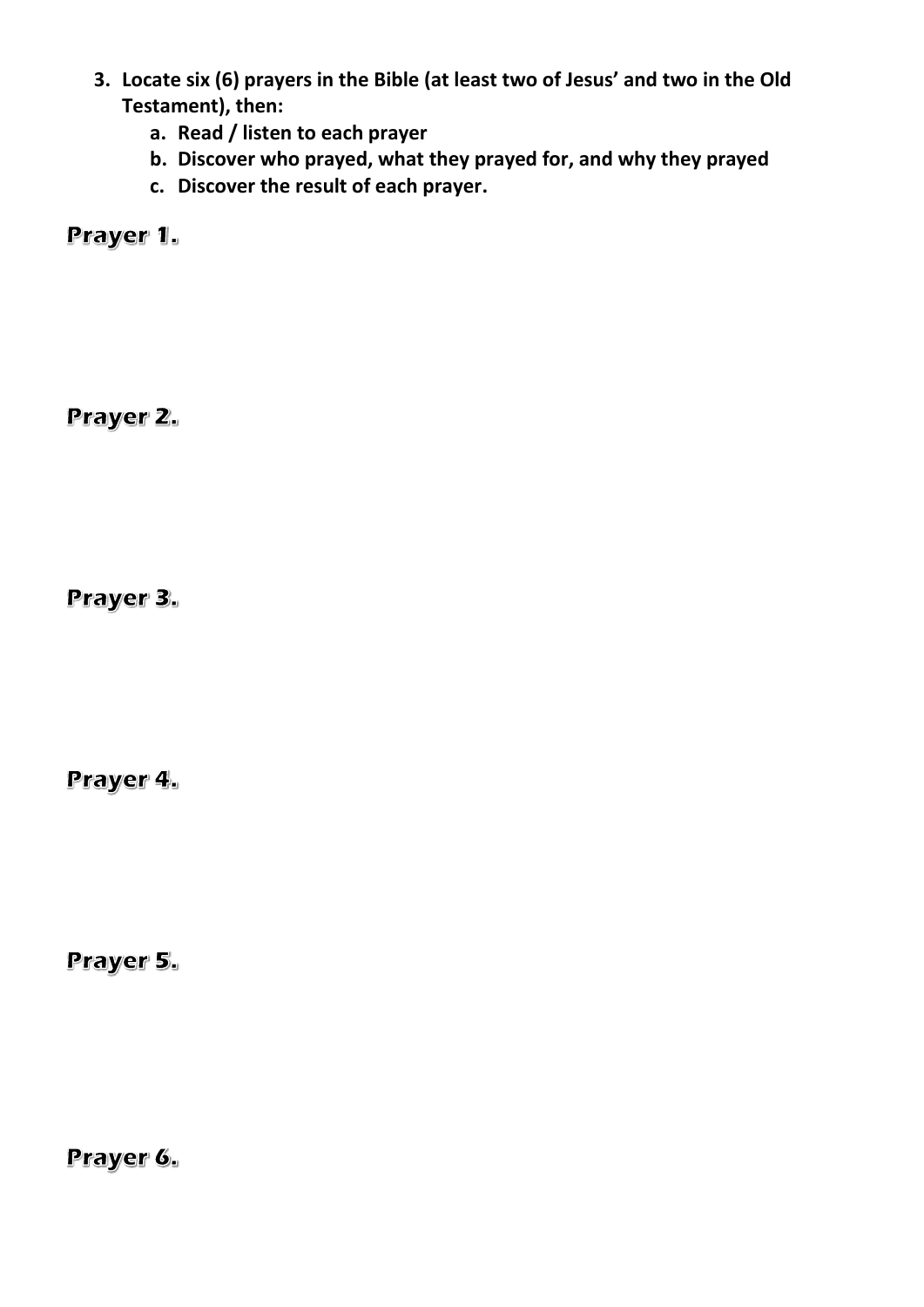- **4. Learn the A C T S for prayer and list an example of a prayer of each type in the Bible.**
	- **a. A – Adoration (Praise)** *Prayer example text:*
	- **b. C – Confession** *Prayer example text:*
	- **c. T – Thanksgiving** *Prayer example text:*

**S – Supplication (Requests)** *Prayer example text:*

**5. As a group or with a friend, read / listen to and discuss the chapter on Prayer in the book, Steps to Christ.** Write your conclusions here: